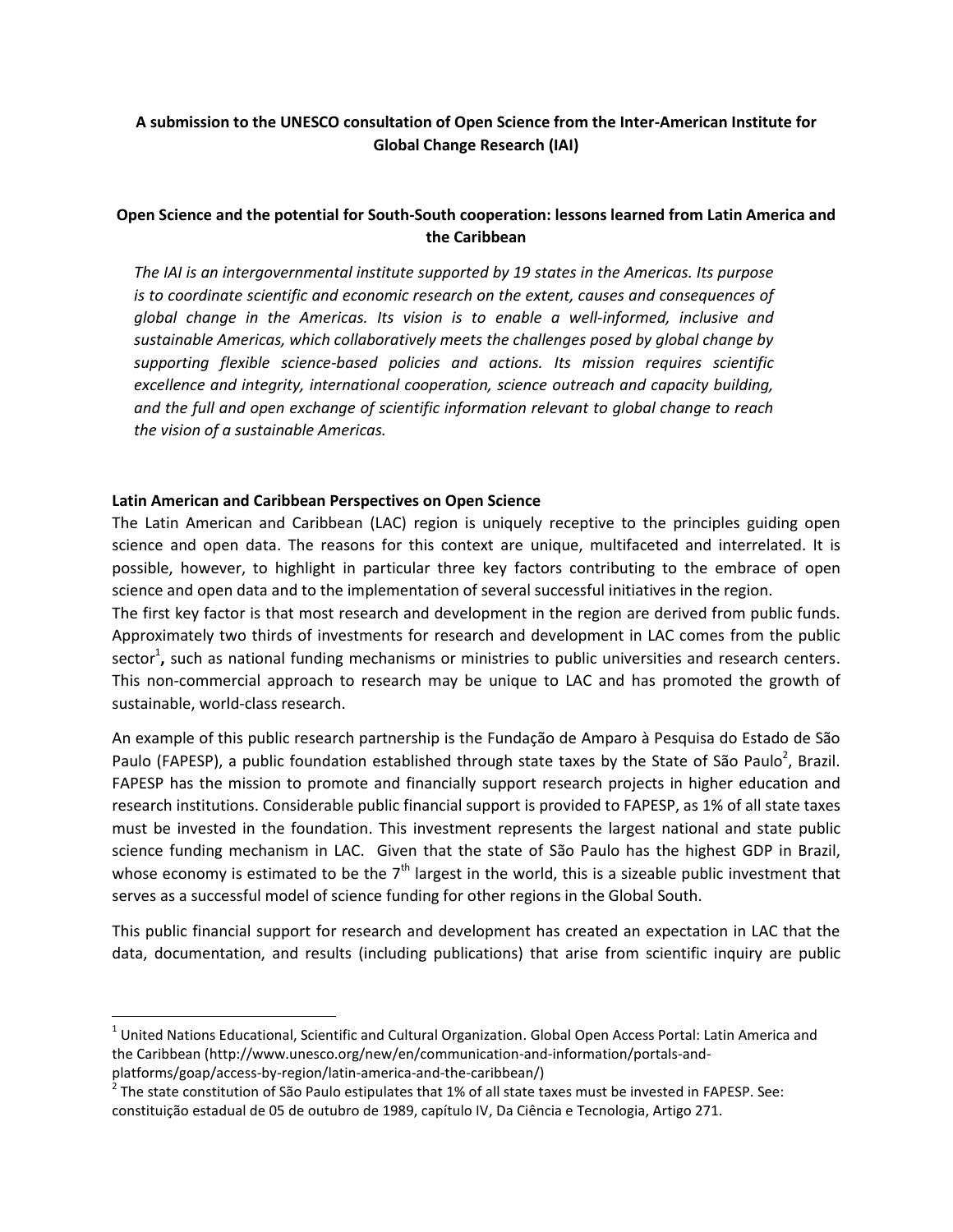goods. As such, access is likewise expected to be open. This expectation led the establishment of robust networks and projects dedicated to facilitating and promoting open access – the second key factor.

LAC is a pioneer in the Global South with regard to open access initiatives. Beginning in the 1970s, regional collaborations established databases to provide information on journals published in the region including CLASE in 1975, PERIODICA in 1978 and Latindex in 1995. This led to a series of contemporary initiatives to promote and provide open access to scientific literature and to foster a collaborative public culture for the funding and implementation of scientific projects in LAC<sup>3</sup> such as the Latin American Council of Social Sciences (CLACSO), the Scientific Electronic Library Online (SciELO), the Redalyc network of scientific journals, and the Federated Network of Institutional Repositories of Scientific Publications (LA REFERENCIA). Arguably, these initiatives have contributed greatly to the growth of open access publishing in LAC.

The third key factor in LAC is the development of regional governance instruments to promote open science and open data. Among these instruments, is the hallmark *Regional agreement on access to information, public participation and justice in environmental matters in Latin America and the Caribbean<sup>4</sup>* (Escazú Agreement), is the first environmental treaty for LAC which was recently adopted on 4 March 2018. The preamble of the Agreement notes,

"the progress made in international and regional agreements, in domestic legislation and practice on rights of access to environmental information, public participation in the environmental decision-making process and access to justice in environmental matters."

Building on this progress, the Agreement aims to,

 $\overline{a}$ 

"guarantee the full and effective implementation in Latin America and the Caribbean of the rights of access to environmental information, public participation in the environmental decision-making process and access to justice in environmental matters, and the creation and strengthening of capacities and cooperation, contributing to the protection of the right of every person of present and future generations to live in a healthy environment and to sustainable development" (Article 1, Objective).

The Escazú Agreement exemplifies the receptiveness of LAC to open access, the cultural underpinnings responsible for public support of research, and the understanding that open access is a prerequisite to environmental justice. At the time of writing, the Escazú Agreement has received 22 signatures and 9 ratifications.

Regional governance mechanisms in LAC that promote open data and open science are supported by established inter-governmental organizations, such as the Inter-American Institute for Global Change Research (IAI). The IAI was created via treaty in 1992 by 19 countries of the Americas to pursue the principles of scientific excellence, international cooperation, and the full and open exchange of scientific

 $3$  More information on these databases and initiatives is available in: Babini, Dominique & Machin-Mastromatteo, Juan D. (2015). *Latin American science is meant to be open access: Initiatives and current challenges.* Information Development. V. 31(5) 477–481.

<sup>4</sup> United Nations *Regional agreement on access to information, public participation and justice in environmental matters in Latin America and the Caribbean*.

<sup>(</sup>https://repositorio.cepal.org/bitstream/handle/11362/43583/1/S1800428\_en.pdf)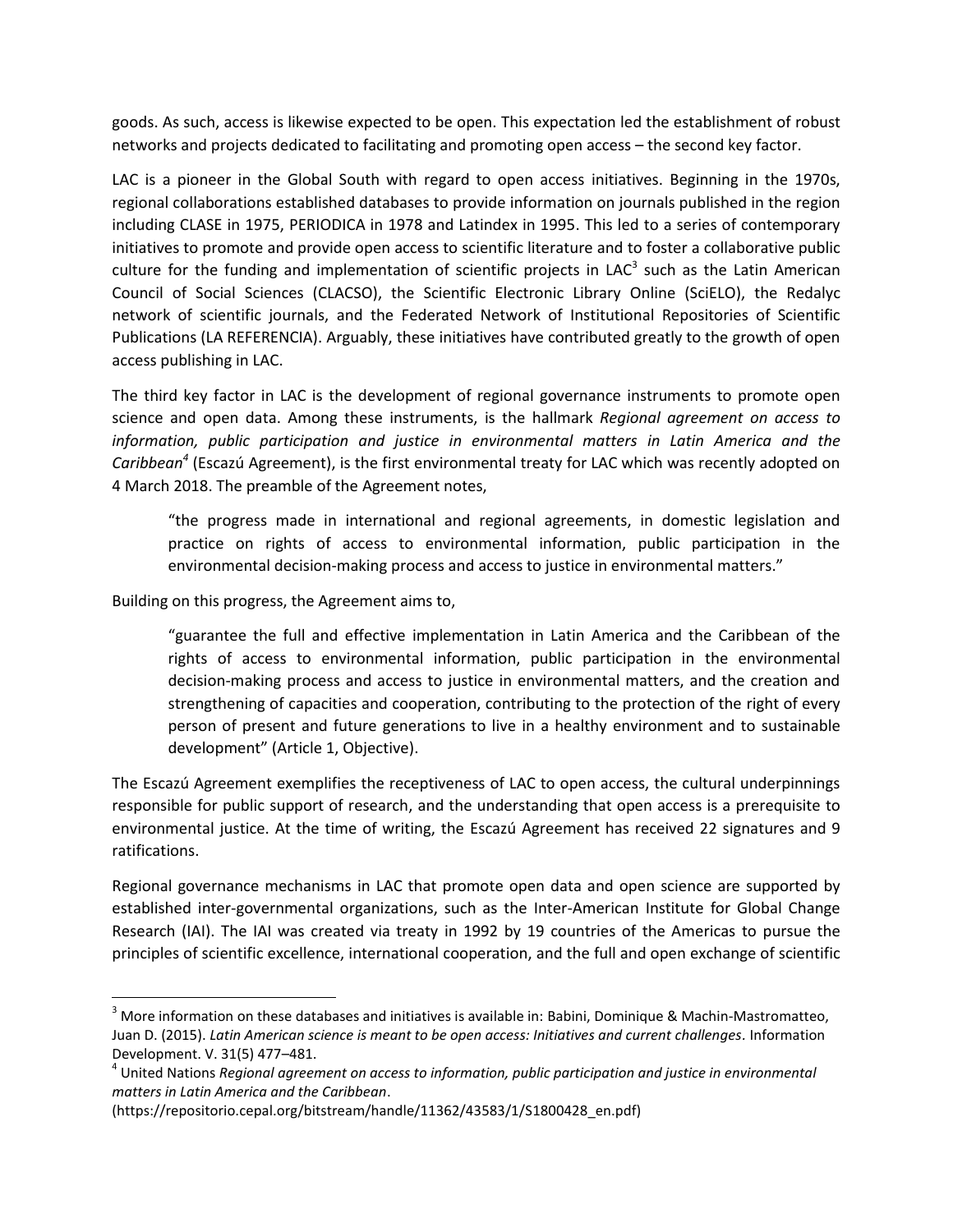information, relevant to global change. The IAI is perhaps the only inter-governmental organization established solely to promote regional collaboration via transdisciplinary research at the global change science-policy interface. This approach to collaborative research, however, is predicated by the receptiveness of LAC to open science and open data. For example, scientific research supported by the IAI must (1) adhere to the principles of transdisciplinary research, including effective equitable participation of key stakeholders and end users, (2) be comprised of multi-national teams, with a minimum of three different countries represented, and (3) provide open access to scientific data and results.

Inter-governmental efforts are paralleled by civil society initiatives, such as the Panama Declaration on Open Science (October 2018). The Declaration recognizes that, "open science requires going beyond open access; we need to regain the protagonist role of society and claim the legitimate right of citizens to produce and harness science, technology and the innovation<sup>5</sup>." Comprised of 11 articles, the Declaration reinforces the LAC culture of public support for research and open access to information.

### **Current challenges**

Despite these laudable advances in open science and open data in LAC, there are challenges that remain such as discussions centered on article processing charges, a business model that may be inappropriate for the region. There is also the need to increase awareness of scientific publication in regional and national open access journals. Additionally, the financial situation of many LAC countries is challenging. This situation will most likely worsen given the advent of Covid-19 and impact negatively on the region's ability to support research.

The IAI supports the priorities for open science as expressed by the International Science Council (ISC) in its submission to the UNESCO consultation. In particular we strongly support for efforts to reform the processes and economic models of scientific publishing. The LAC region has created its own solutions, but we work in a global setting where the interests of the global south, and therefore of international science are currently not well served.

We also strongly support that "openness to society", as expressed in the ISC submission and in its definition of open science:

*Science that is open to scrutiny and challenge, and to the knowledge needs and interests of wider publics. Open science makes the record of science, its evolving stock of knowledge, ideas and possibilities accessible and free to all, irrespective of geography, gender, ethnicity or financial circumstance. It makes the data and evidence of science accessible and re-usable by all, subject to constraints of safety, security and privacy. It is open to engagement with other societal actors in the common pursuit of new knowledge, and to support humanity in achieving sustainable and equitable life on planet Earth.*

## **The Global South**

l

Other regions in the Global South provide insights to guide future efforts in LAC. For example, the rapid growth of excellent scientific research in Asia is much admired by universities and research centers in LAC, and where the development of open science initiatives amongst the ASEAN countries is of

<sup>&</sup>lt;sup>5</sup> Panama Declaration on Open Science. (https://web.karisma.org.co/wp-content/uploads/download-managerfiles/declaracion panama ciencia abierta.pdf)